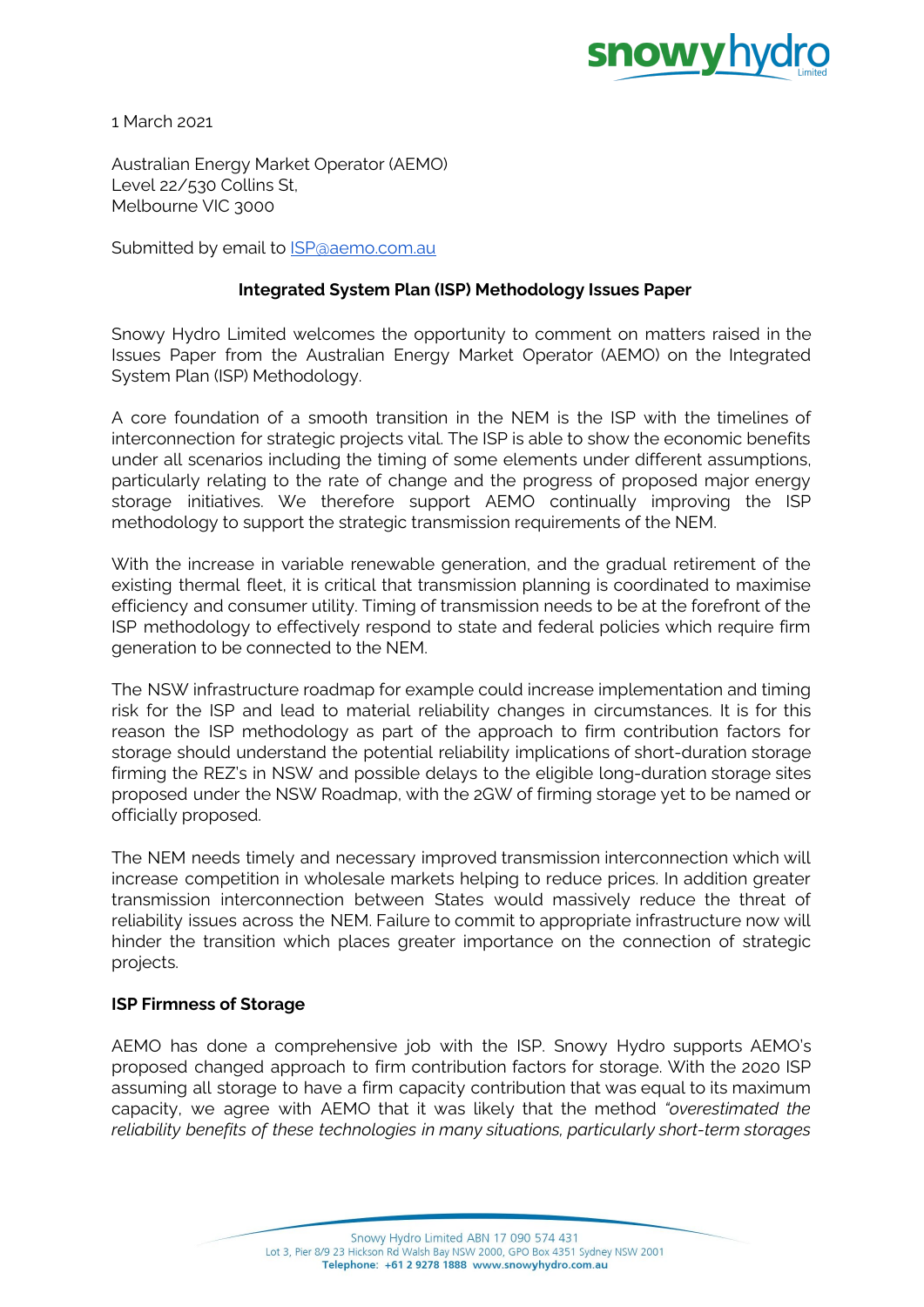*such as batteries with one or two hours of energy storage, if the peak demand event can extend beyond the storage depth". 1*

As AEMO proposes to explore new methodologies which generalise the reliability benefits of different storage configurations Snowy Hydro is willing to assist in exploring new methods. The proposed method to determine a reasonable approximation of the duration of peak demand events and to adjust the firmness to reflect the contribution that could be provided across this period is a sensible approach. To further assist in the firmness of storage methods there are certain other factors AEMO should consider, if it has not already been done so.

In understanding the dispatchability and flexibility Snowy Hydro believes that AEMO should consider factors such as predictability of the resource; the capacity over time location of the resource and the ability of the resource to match load when assessing the firmness of storage.

There is currently no measure to categorise whether a particular dispatchable generation source is flexible over sustained periods. The flexibility metrics could be considered for the system to understand how each source of generation could perform. The test for flexibility of dispatchable generation should not be confined to tests over a few hours rather the flexibility should also include tests over consecutive hot days.



Figure 1: Flexibility metrics

The NSW infrastructure roadmap proposes pumped hydro projects with little detail on timing or location. This makes it difficult to understand potential impacts on the ISP and could provide a false sense of reliability to the NEM. It is therefore important that AEMO forms scenarios on the different types of pumped hydro projects that could proceed and assume different duration periods with scenarios that include storage with short duration periods.

The ISP should focus on the power system needs which include the market reliability standard, relevant transmission reliability standards, power system security and public

<sup>&</sup>lt;sup>1</sup> AEMO Integrated System Plan (ISP) Methodology Issues Paper